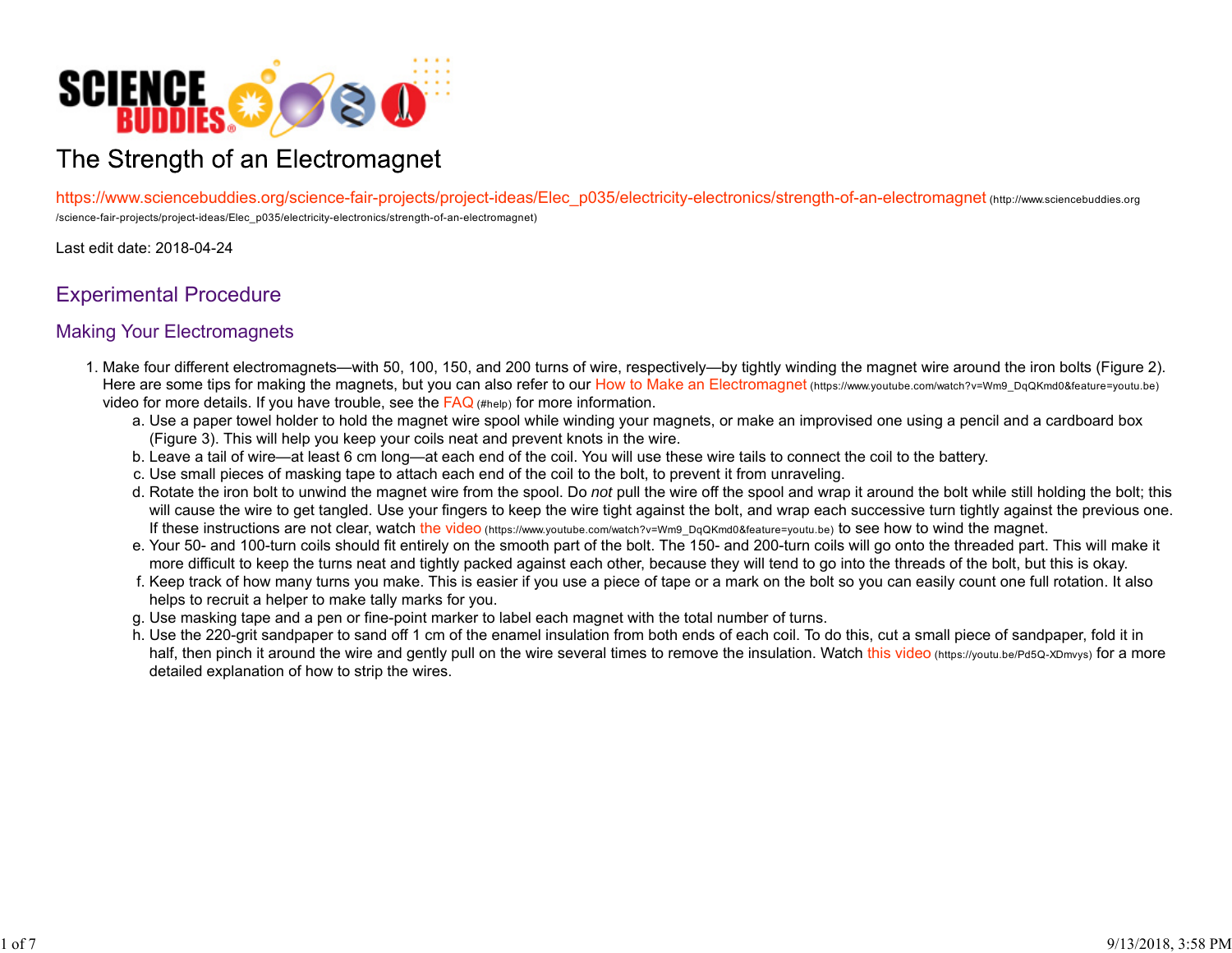

**Figure 2.** Four electromagnets with 50, 100, 150, and 200 turns of wire, respectively.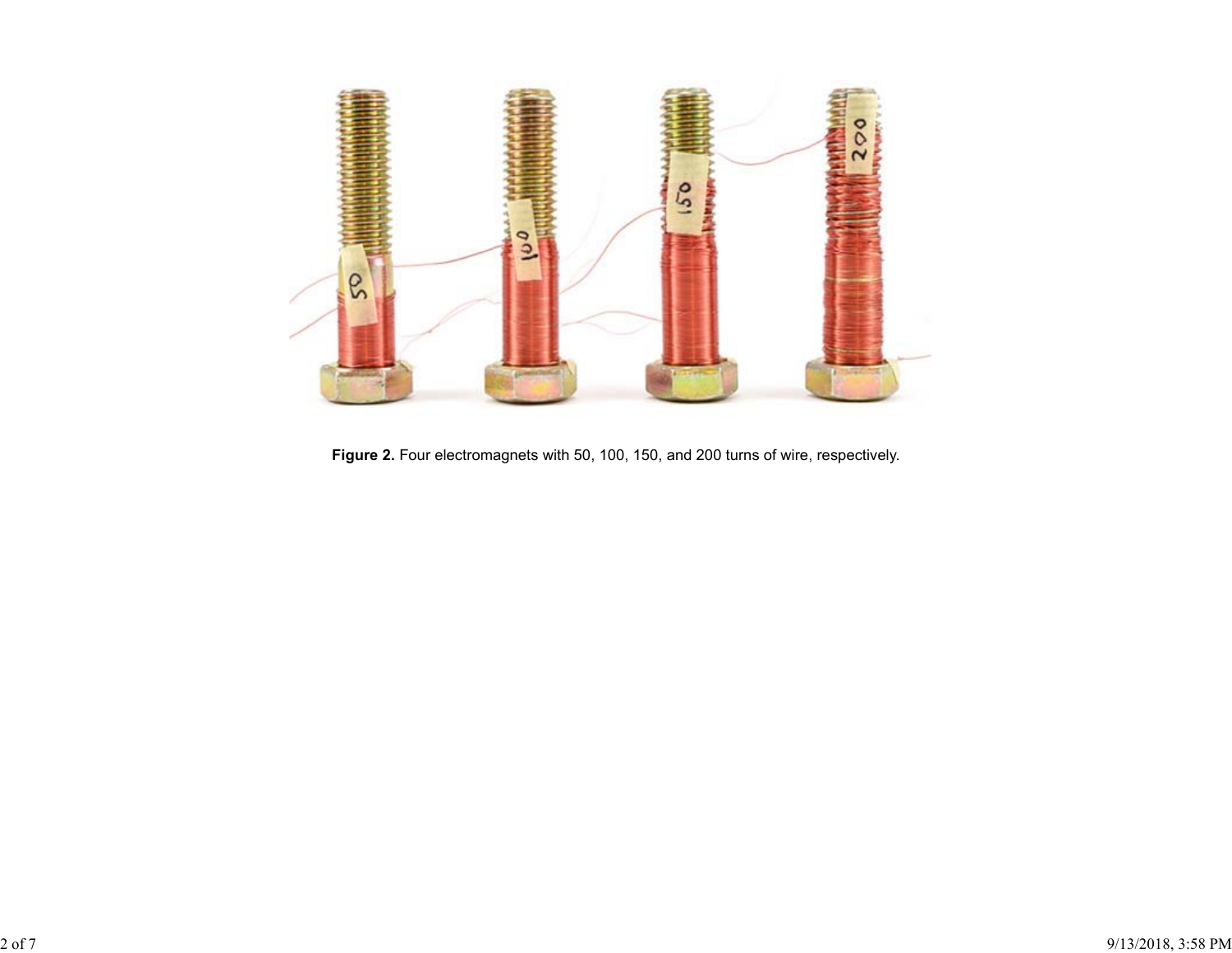

**Figure 3.** An improvised wire spool holder made from a pencil and cardboard box. This makes it much easier to wind the magnets.

# Testing Your Electromagnets

1. Make a data table, like Table 1, in your lab notebook.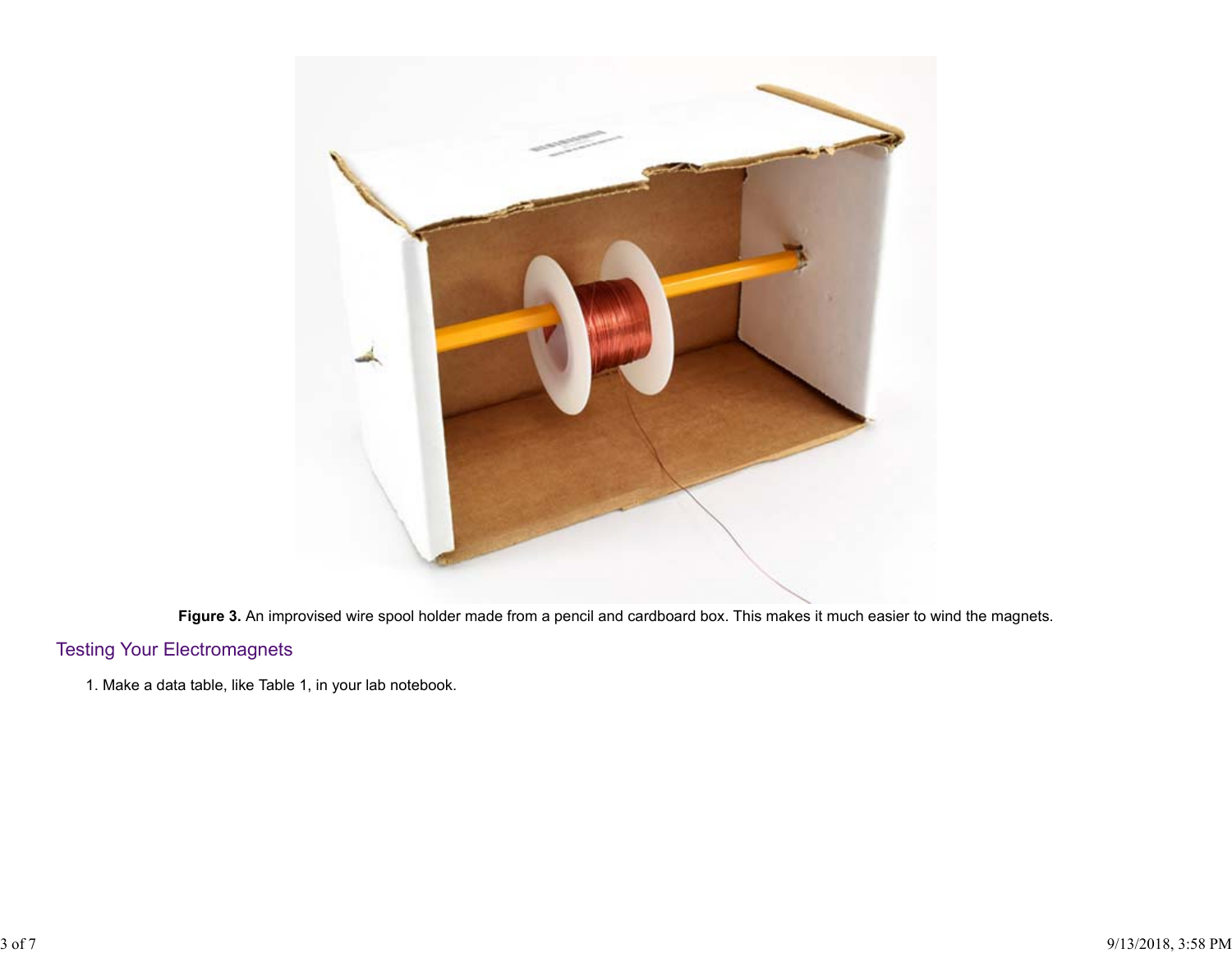| <b>Number of Turns</b>       | Number of Paper Clips Picked Up |                |                |  |            |         |
|------------------------------|---------------------------------|----------------|----------------|--|------------|---------|
|                              | 1                               | $\overline{2}$ | 3 <sup>1</sup> |  | $4 \mid 5$ | Average |
| 50                           |                                 |                |                |  |            |         |
| 100                          |                                 |                |                |  |            |         |
| 150                          |                                 |                |                |  |            |         |
| 200                          |                                 |                |                |  |            |         |
| Table 1. Example data table. |                                 |                |                |  |            |         |

- 2. Place the paper clips in a small, shallow container. If you do not have a shallow container, put the paperclips in a pile on a flat surface.
- 3. Starting with the 50-turn coil, use the electromagnets to pick up paper clips from the shallow container.
	- **Important:** Your electromagnets will get hot if you leave them connected to the battery in between tests. Always disconnect one alligator clip when your a. electromagnets are not in use.
	- b. Connect one end of the red alligator clip to the "+" terminal of the battery, and the other end to one end of the wire coil. Make sure you connect to the part where you sanded off the insulation. *Note*: In electronics, it is standard convention to use red for positive and black for negative. Your electromagnet will still work regardless of which color alligator clip you use, but it is a good habit to practice!
	- c. Connect one end of the black alligator clip to the "-" terminal of the battery, and the other end to the free end of the wire coil. As soon as you do this, your electromagnet will turn on and begin to heat up, so it is important to work quickly.
	- d. Touch the head of the bolt to the pile of paper clips, and then pull the coil away from the tray (Figure 4). There should be some paper clips attached to the bolt. If it does not lift *any* paper clips at all, then your electromagnet is not working. See the FAQ (#help) for help.
	- e. Move the bolt away from the tray, and then disconnect *one* alligator clip (it does not matter which one, and you do not need to disconnect all four alligator clips). This should turn your electromagnet off and the paper clips should fall away from the bolt.
	- f. Count the number of paper clips that the magnet picked up, and record this value in your data table.
	- g. Return all of the paper clips to the container.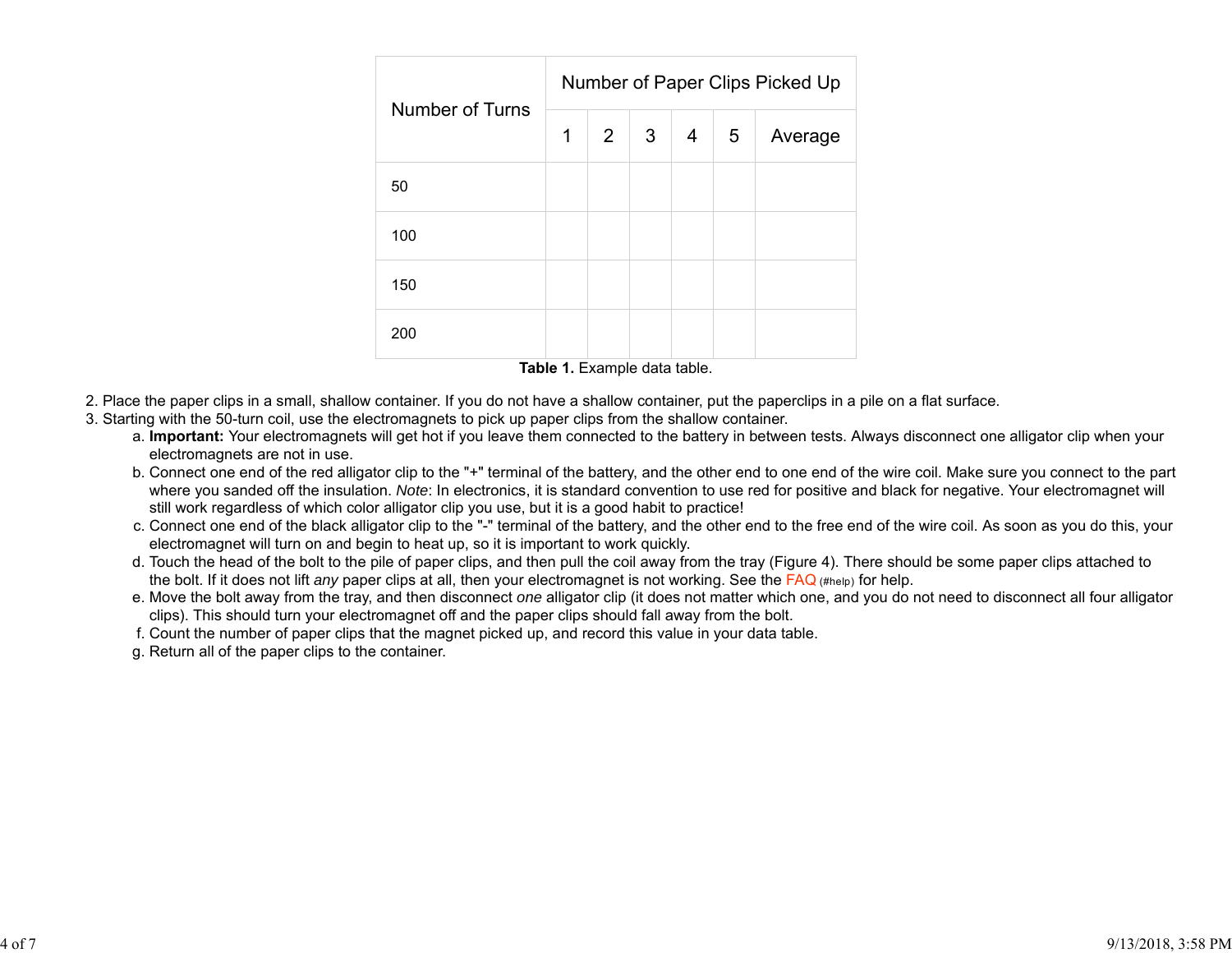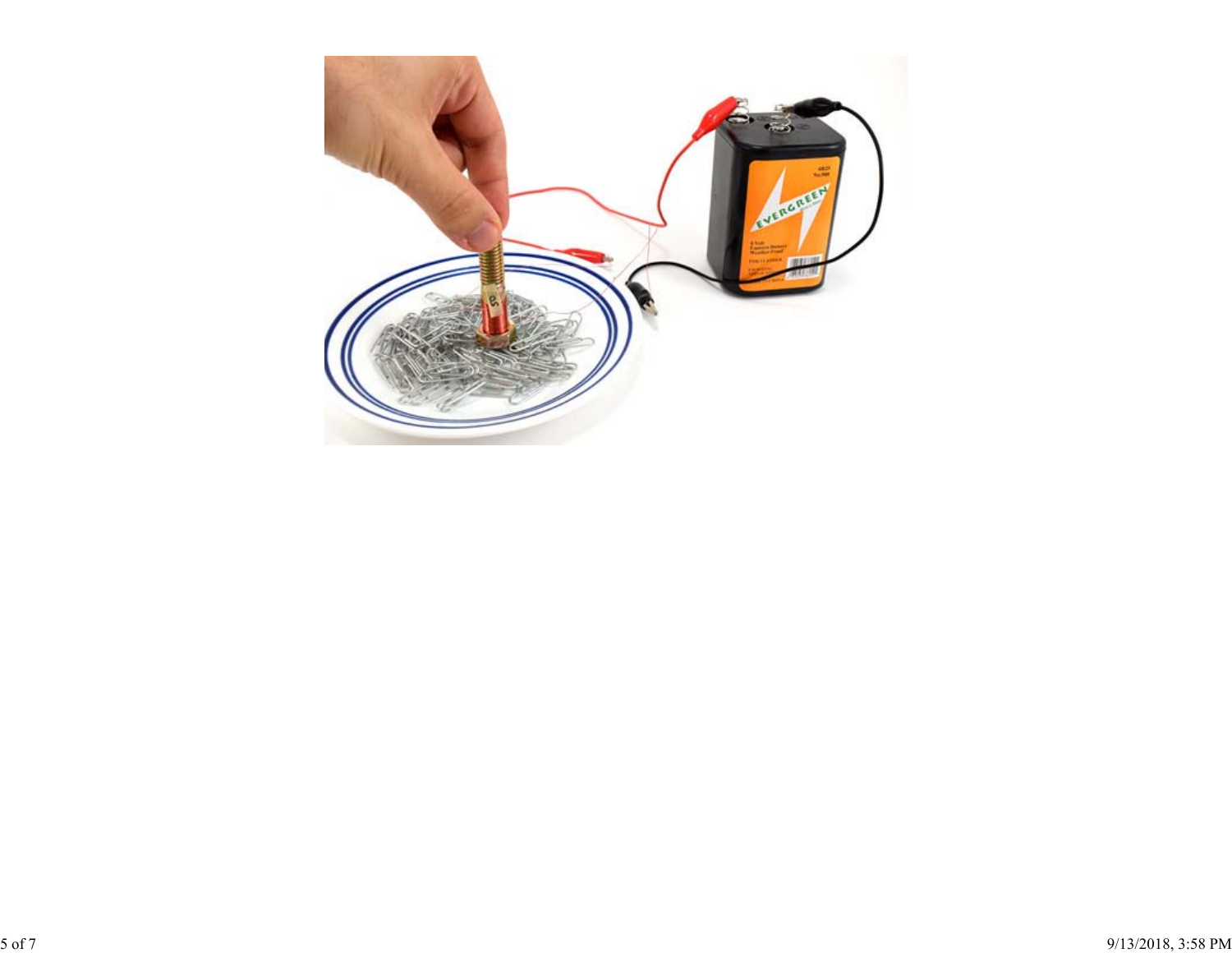